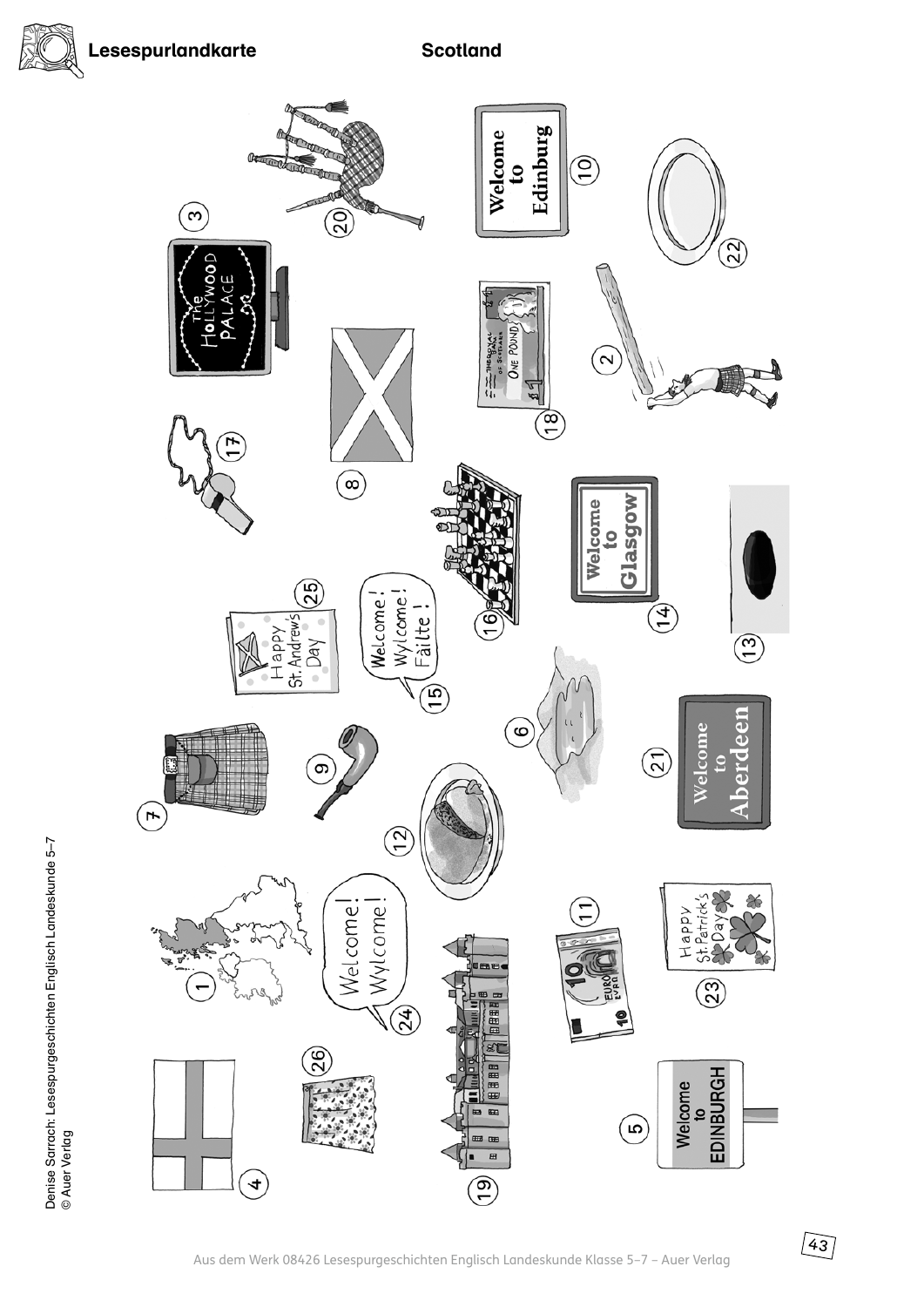# Scotland

 $(44)$ 

Scotland is one of the four countries in the UK. It's famous for its music, its traditional clothes and its wonderful landscape (Landschaft).

#### To find out more about Scotland, start reading at number 1.

- $(1)$  Scotland is in the north of Great Britain. Queen Elizabeth II is its head of state (Staatsoberhaupt). Although she lives in England most of the time, she has a home in Edinburgh. Its name is Holyrood Palace.
- $(2)$  The Highland Games are traditional events (Veranstaltungen) with very special sports and games – for example, the caber toss. This means you have to throw the trunk (Stamm) of a tree. Another Scottish tradition has to do with an instrument: the bagpipe.
- $\mathcal{F}(3)$  Hollywood Palace was a TV show in the 1960s. The Queen's home is not a TV show!
- $\overline{(4)}$  This flag is white and has a blue cross. It's the flag of Finland, not Scotland.
- $(5)$  Edinburgh is the capital (*Hauptstadt*) of Scotland. More than 500,000 people live there. You can find it in the east of Scotland. If you ever go to Edinburgh, you must visit Edinburgh Castle. Edinburgh is not the



biggest city in Scotland. There is one town that is bigger than Edinburgh. It has seven letters.

- $(6)$  There are many lakes in Scotland. The Scottish people call them lochs. The most famous loch is probably Loch Ness. It's famous for Nessie, the Loch Ness Monster. Something a little less mysterious is the Scottish money, the pound.
- $(7)$  The kilt is a traditional piece of clothing (Kleidungsstück) in Scotland. It is a short skirt that boys and men wear on special occasions (Anlässe). It's almost always red and checked (kariert). Something else that is very traditional is a dish called haggis.
- $\overline{8}$  The Scottish flag represents (darstellen) the cross of the patron saint (Schutzpatron) of Scotland, St. Andrew, on a blue sky. The patron is very important for the country. St. Andrew's Day is the Scottish national holiday.
- $\mathcal{F}(9)$  This is a pipe for smoking. There is no bag and it's not an instrument.

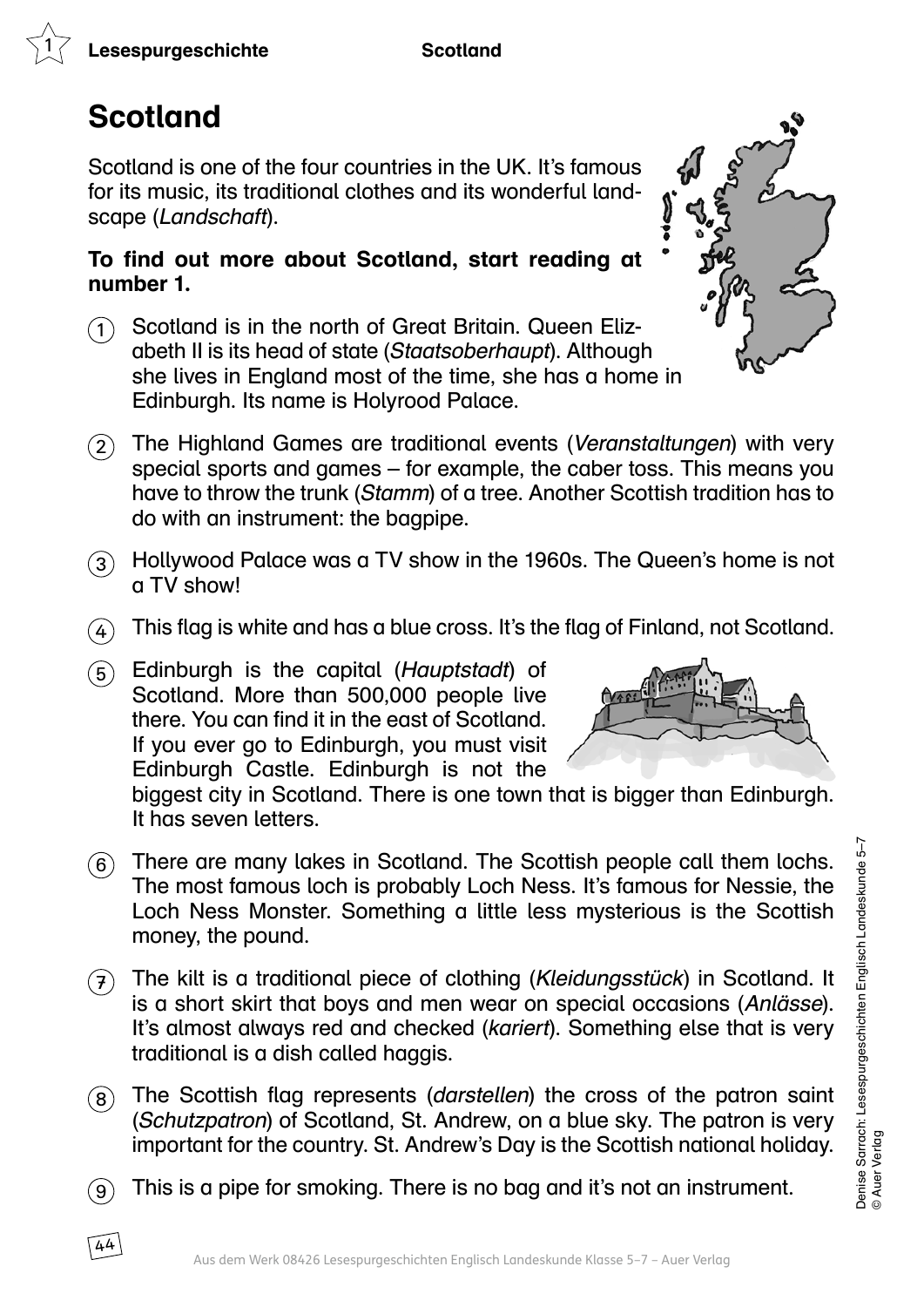#### Lesespurgeschichte Scotland

- $(10)$  This is another town. Its name is Edinburg. Read the name again. The 'h' is missing at the end.
- $(1)$  This is money, but it's euros. Scottish people don't pay with euros.
- $(12)$  Haggis is a traditional Scottish dish. It is made of a sheep's innards (*Inne*reien). It looks like a sausage. OK, enough of that. Let's talk about the Scottish lakes – the lochs.
- 13 This is a hole. Hole is the English word for German 'Loch'. You are looking for some lakes.
- 14 Glasgow is the biggest city in Scotland. More than 600,000 people live there. It is the third biggest city in the UK. Next you are looking for the Highland Games. You might see events (Disziplinen) there that you haven't heard of before.
- (15) The three official languages in Scotland are English, Scots and Scottish Gaelic. Most Scottish people use English. Only one third can speak Scots. Only a few people speak Scottish Gaelic.
- $(16)$  This is a game but not the Highland Games.
- $(1)$  This is a pipe and it can make sounds, but there is no bag.
- $(18)$  Like in the other parts of the UK, the pound sterling is the official currency (Währung) in Scotland. That brings us to the Union Jack. Did you know that it's made up of (zusammengesetzt aus) the flags of the different countries? The Scottish flag is blue and has a white cross (Kreuz).
- 19 Holyrood Palace is one of many homes the Queen has. The palace was built around 1500. It has been the home of many kings and queens. Queen Elizabeth stays here at least (mindestens) once a year. You can find the palace in Edinburgh.



- 20 The bagpipe is a traditional Scottish instrument. Many people in Scotland can play it. You have to blow (blasen) into a pipe that is connected to (verbunden mit) a bag. The sound of a bagpipe is very special. When you look at pictures of bagpipe players, they are probably wearing a skirt – the kilt.
- $(2)$  This is Aberdeen. It has eight letters and is not the biggest city of Scotland.
- $(2)$  This is a dish, you are right. The word 'dish' can be used for crockery (Geschirr) as well. But we are looking for something to eat.
- 23 St. Patrick's Day is a traditional holiday in Ireland, not Scotland.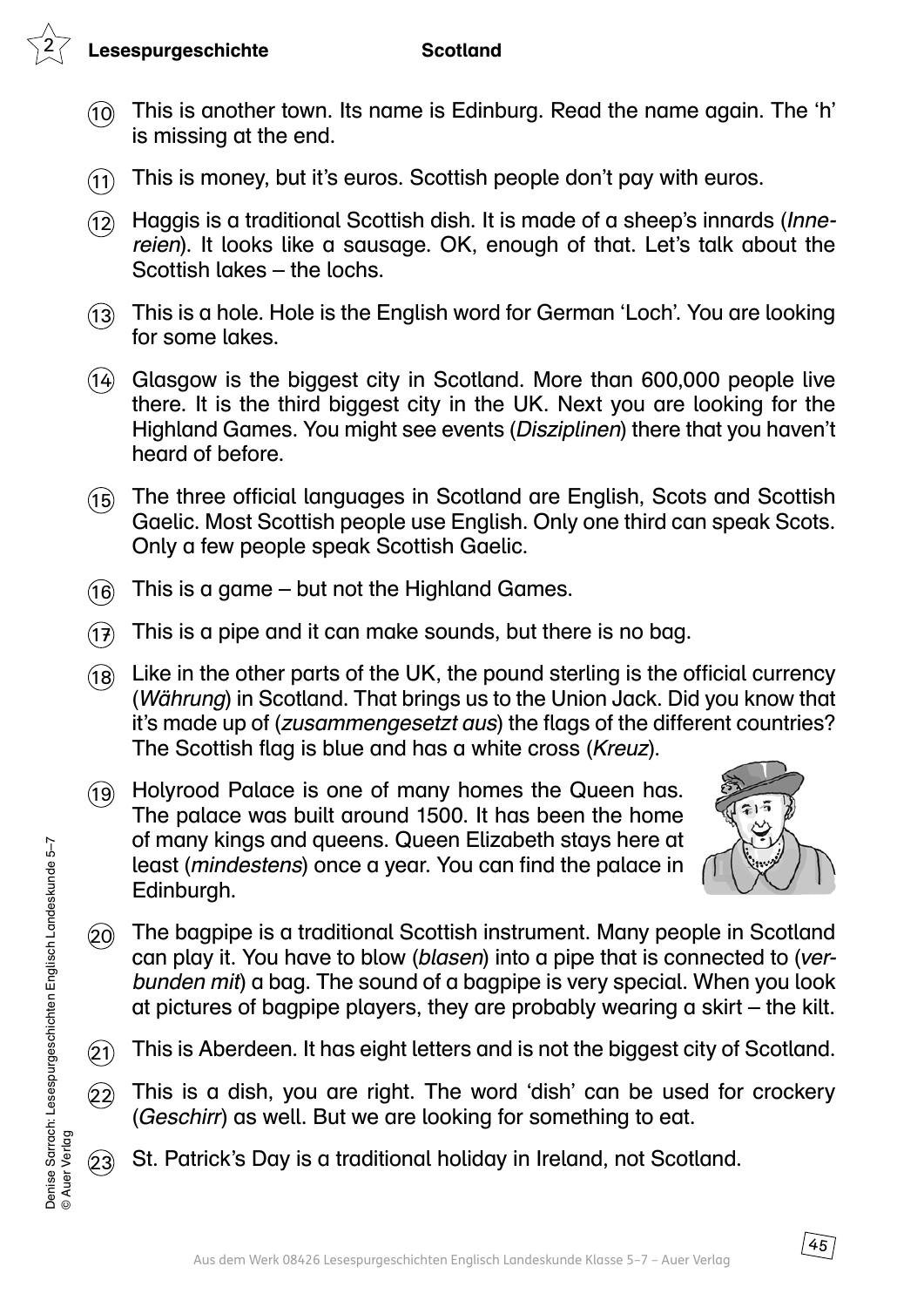### Lesespurgeschichte Scotland

- 24 These are only two official languages: English and Scots. Scottish Gaelic is missing.
- 25 The Scottish people celebrate (feiern) St. Andrew's Day on 30th November each year. It's Scotland's national holiday and people don't have to work on this day. You are almost done. One last thing: Scotland has three official languages (Amtssprachen).
- $(26)$  This is a classic skirt. Women all over the world wear it. It's not a kilt.



 $1, \_\_\_\,,\_\_\_\,,\_\_\_\,,\_\_\_\,,\_\_\_\,,\_\_\_\,,\_\_\_$ 

## My reading trail:

 $46$